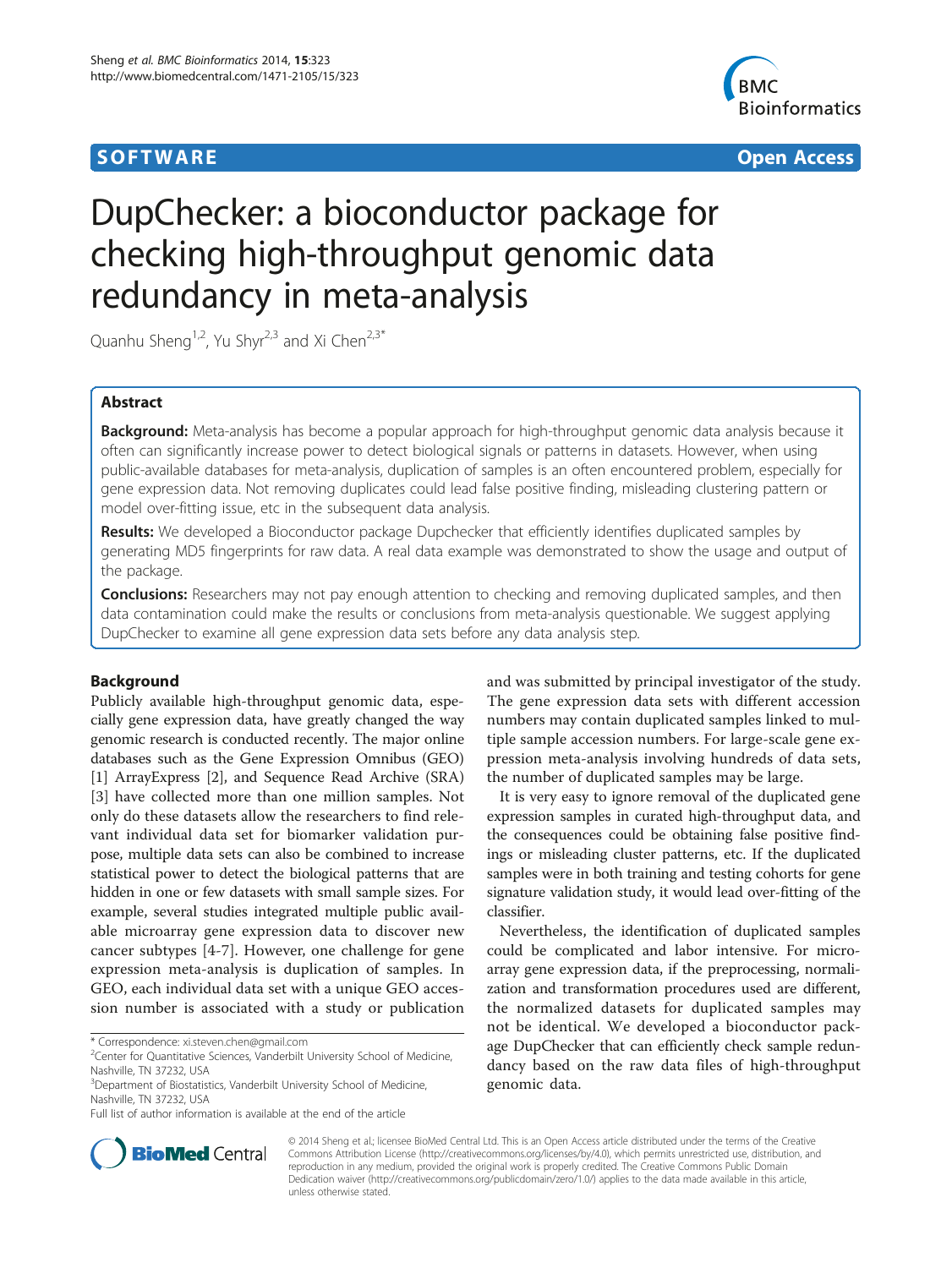## Implementation

The method that we implemented in DupChecker is to examine MD5 hash for each raw data file. MD5 is a message-digest algorithm that can be utilized to check data integrity by producing 128-bit fingerprint of the data input (Rivest, 1992). The duplicated gene expression samples can be identified by checking to see if they have identical MD5 fingerprints.

For users' convenience, we also developed the functions geoDownload and arrayExpressDownload to download multiple gene expression data sets from GEO or ArrayExpress databases and deposit the files under the specified directory. The functions buildFileTable and validateFile will go through each raw data files under the directory to calculate MD5 fingerprint and return a table listing all duplicated samples.

## Result

We applied the DupChecker package to three colon cancer Affymetrix gene expression data sets - GSE13067, GSE14333 and GSE17538 from GEO with 74, 290 and 244 samples respectively. Both GSE13067 and GSE14333 were contributed from the same laboratory in Australia, and GSE17538 was from an institute in the US. The raw data in Affymetrix CEL file format were needed for DupChecker analysis. From the final summary table generated by the *validateFile* function, we found there were 64, 231 and 167 duplicated samples in each data set compared with the other two data sets. Table 1 displays the first few rows of the summary table and the full summary table was listed in Additional file [1](#page-2-0). The first column shows the MD5 fingerprint values for the samples with duplications. The rest of the columns are CEL file names for duplications.

The DupChecker package is computationally efficient. After downloading CEL files for these three data sets, it took less than one minute to calculate MD5 fingerprints for all 608 files and to deliver a summary table using a 2.7GHz Intel Core i7 CPU.

We also tested DupChecker package on 2 ArrayExpres and 22 GEO breast cancer datasets containing 5203 affymetrix CEL files. Among those files, 696 CEL files were actually duplicated from 348 CEL files. The full summary table and the R code can be found in Additional files [2](#page-2-0) and [3](#page-2-0). It took around 3 hours on a computer running 64-bit Windows 7 with 2.00GHz Intel® Xeon® E5-2620 CPU and 32.0 GB memory to finish the whole process.

## Conclusions

Gene expression meta-analysis has become increasingly popular for high-throughput genomic data analysis. Due to the large amount of publicly available gene expression data contributed by different researchers, it is almost inevitable to include duplicated samples in the data sets collected for meta-analysis. In the example we showed in Section 3, among the three GEO data sets, there were 463 out of 608 samples with at least one duplicate. It was difficult to tell by IDs since all duplicate samples had different GEO accession numbers. It is effective to identify duplications using MD5 fingerprint generated from raw data since it would not involve any gene expression data processing procedures.

Researchers may not pay enough attention to checking and removing duplicated samples, and then data contamination could make the results or conclusions from meta-analysis questionable. We suggest applying Dup-Checker to examine all gene expression data sets before any data analysis step. We also want to point out that the data files must be identical to be identified as duplicates. Specimens or RNA samples profiled twice, whether on the sample platform or different platforms, will not be identified using DupChecker.

In this application note, we illustrated the application using gene expression data, but DupChecker package can also be applied to other types of high-throughput genomic data including next-generation sequencing data.

### Availability and requirements

Project name: DupChecker Project home page: [http://www.bioconductor.org/packages/](http://www.bioconductor.org/packages/devel/bioc/html/DupChecker.html) [devel/bioc/html/DupChecker.html](http://www.bioconductor.org/packages/devel/bioc/html/DupChecker.html) Programming languages: R Operating system(s): Platform independent Other requirement: Bioconductor 3.0 or higher License: GPL

Table 1 Illustration of summary table generated by Dupchecker for duplication among GSE13067, GSE14333, and GSE17538 data sets

| MD <sub>5</sub>                  | GSE13067(64/74) | GSE14333(231/290) | GSE17538(167/244) |
|----------------------------------|-----------------|-------------------|-------------------|
| 001ddd757f185561c9ff9b4e95563372 |                 | GSM358397.CFL     | GSM437169.CFL     |
| 00b2e2290a924fc2d67b40c097687404 |                 | GSM358503.CFL     | GSM437210.CFL     |
| 012ed9083b8f1b2ae828af44dbab29f0 | GSM327335       | GSM358620.CFL     |                   |
| 023c4e4f9ebfc09b838a22f2a7bdaa59 |                 | GSM358441.CFL     | GSM437117.CFL     |